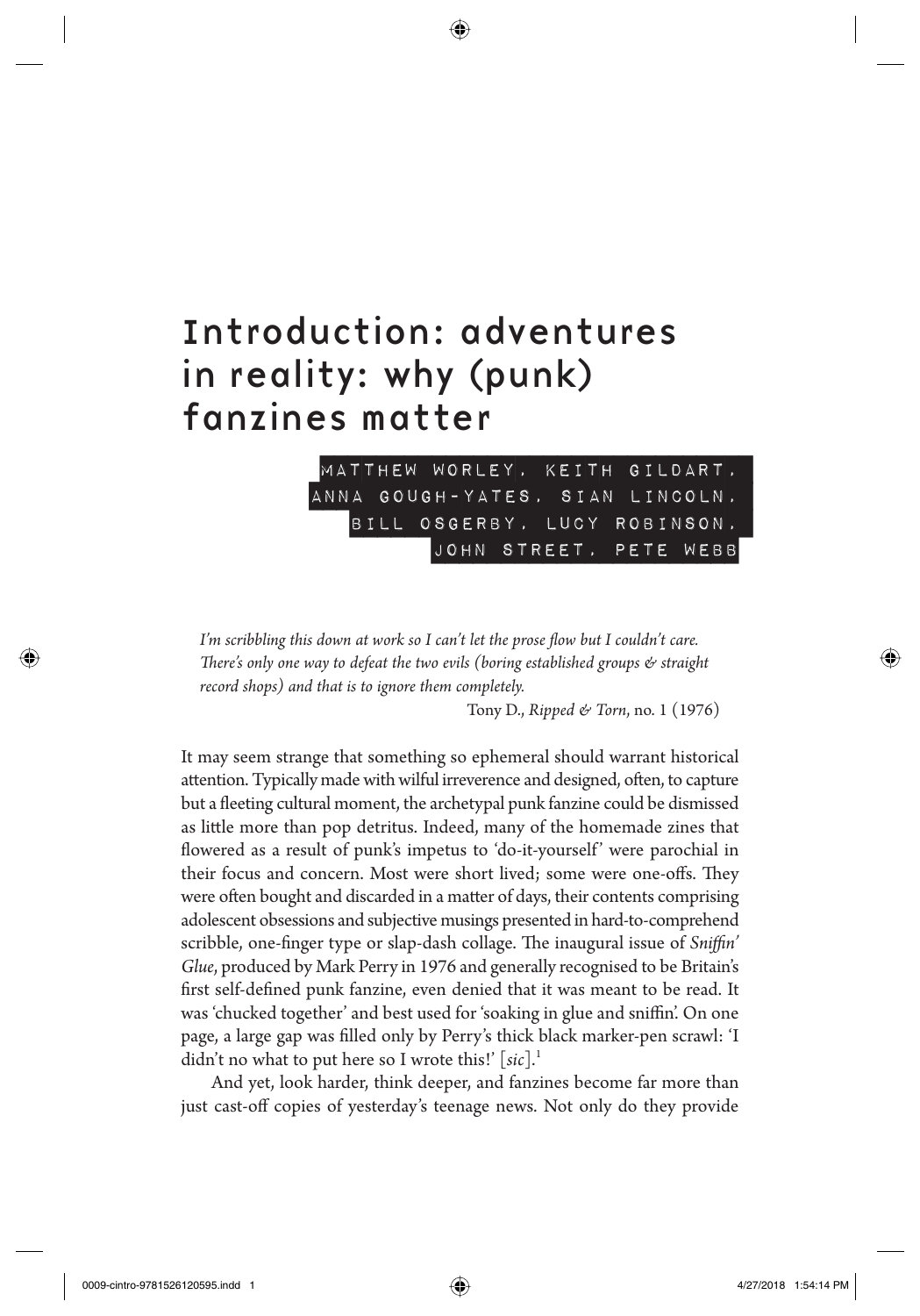portals to a particular time and place, with parochialism transformed into resonant snapshots of cultures beyond the hubbub of London's media, but they also offer glimpses of the interests, concerns and opinions of youthful milieux. Most obviously, they help us understand what it is to be a 'fan' (or a 'punk' or a 'skinhead' or a 'riot grrrl'). Yet they further allow insight into cultural preoccupations and socio-political understandings. Flick through their yellowing, stapled pages and alternative cultural narratives are recovered, hidden voices are heard, cultural networks are pieced together and formative political awakenings discovered.<sup>2</sup> For all their immediacy, fanzines serve as residues of youthful agency; 'visual and verbal rants' freed from the pressures of censorship, editorial dictates, subbing and deadlines.<sup>3</sup>

⊕

 As this suggests, punk-informed fanzines developed in myriad ways. Most early zines – be it *48 Th rills* , *Bondage* , *Shy Talk* from Manchester, *Gun Rubber* from Sheffield or any of the literally hundreds of titles that emerged from towns, cities and suburbs across the UK from 1976–77<sup>4</sup> – followed the Sniffin' *Glue* template: fervid text with cut 'n' paste imagery that was Roneo-stencilled or Xeroxed to be sold for minimal cost at gigs, school, college or in local record shops.<sup>5</sup> Over time, however, some of these – and countless others – began to broaden their scope, taking in politics, as with Lucy Whitman's *JOLT* (1977), or committing towards critical analyses of punk's cultural advance. Tony Drayton first produced *Ripped & Torn* as an 18-year-old living on the outskirts of Glasgow in late 1976, before moving to London to provide a three-year running commentary on punk's dissipation. By 1980, after eighteen issues, *Ripped & Torn* had morphed into *Kill Your Pet Puppy* , debating anarchist politics and esoterica. Not dissimilarly, *Vague* began as a fairly conventional fanzine from Wiltshire in 1979 before transforming through in-depth analyses of punk's socio-cultural relevance to expanded essays on situationist practice, cyber-punk and the Red Army Faction.<sup>6</sup> Rapid Eye Movement, too, evolved from a punk zine to a book-length compendium exploring what its founder, Simon Dwyer, called 'occulture'.<sup>7</sup>

Culturally, zines opened up enquiry into everything from surrealism (*The Eklektik* ) to situationist excursions through urban space ( *Adventures in Reality* ) to the writings of Wilhelm Reich, Henry Miller and Austin Osman Spare (White Stuff).<sup>8</sup> Poetry and short stories began to mingle amidst the gig and record reviews.<sup>9</sup> Politically, progressive causes were aligned to music coverage in zines such as Manchester's *City Fun*, while the influence of Crass, a band formed in 1977 and credited with transforming punk's rhetorical anarchy into coherent practice, led to a groundswell of overtly anarchist zines into the 1980s.<sup>10</sup> Beyond Gee Vaucher of Crass's own *International Anthem* and Poison Girls's *The Impossible Dream*, titles such as *Acts of Defiance*, *Anathema*,

↔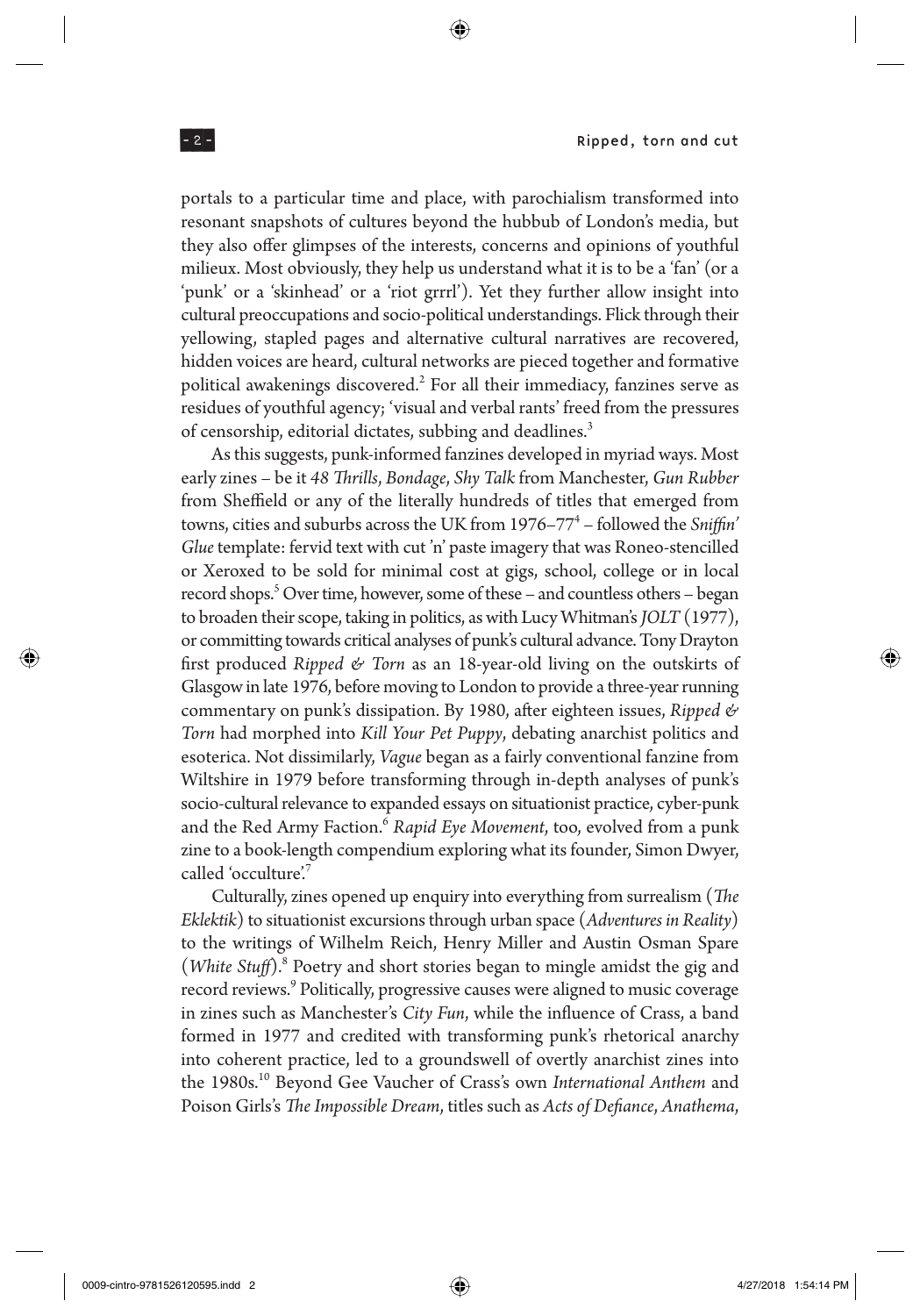*Enigma*, *New Crimes*, *Pigs for Slaughter*, *Scum* and *Toxic Graffitti* [sic]<sup>11</sup> mixed limited music coverage with political tracts on subjects that included militarism, squatting, feminism, vivisection and the various structural props of 'the system<sup>'12</sup>

⊕

The presentation of punk-informed fanzines also brokered experimentation. Where the first edition of Jon Savage's *London's Outrage* (1976) interspersed media clippings with pop cultural references and an essay forewarning Britain's descent into fascism, the second (1977) compiled photographs of desolate London landscapes that reflected punk's dystopian vision of 'No Future'.<sup>13</sup> A year later, in 1978, Savage co-produced *The Secret Public* with Linder (Linda Mulvey), comprising photomontages that spliced together pornographic images, household appliances and advert-speak to expose the gendered false promises of the media spectacle.<sup>14</sup> More generally, the graphic design of punk zines advanced to incorporate homemade collage, illustration and a wider colour palette. Paper sizes varied, while the layout of text pushed against convention to forge distinct aesthetics. Simultaneously, zines such as *Guttersnipe* (from Telford) began to combine social commentary with social-realist imagery, striving – as did others in their collages of urban decay, National Front marches, police mobilisations, newspaper headlines, domestic ordinariness and media  $\text{clicks}$  – to capture what Raymond Williams defined as a 'structure of feeling.<sup>15</sup> By the 1980s, as the Cold War reignited, so images of domesticity, militarism and nuclear devastation were juxtaposed to evoke a 'sense of the quality of life at a particular place and time.<sup>16</sup>

 Given all this, the premise of the current collection rests on the notion that fanzines help the historian trace and better understand the shifting contours of British youth culture. With regard to punk, they map the contested nature of its cultural evolution away from the *moment* of 1976–77 and on through its various and often overlapping subdivisions (subsequently recognised as 'post-punk', 'Oi!, 'anarcho', 'goth' etc.) into the 1980s. Fanzines documented punk in the provinces; they collated debates over the meanings attributed to punk's varied forms and practice; they revealed continuities and distinctions between pre-punk and post-punk cultures. In the process, fanzines also demonstrate the extent to which (youth) cultures are not simply produced and consumed but constructed and utilised. If punk's fanzines first claimed to emerge in lieu of informed media coverage, then they later offered counternarratives to dominant media perspectives; an alternative press to the music weeklies ( *NME* , *Sounds* and *Melody Maker* ) and commercial media. To this end, fanzines enabled the formation of what Nancy Fraser has called a 'subaltern counterpublic', formulating alternate and sometimes oppositional 'interpretations of  $\ldots$  identities, interests and needs.<sup>17</sup>

↔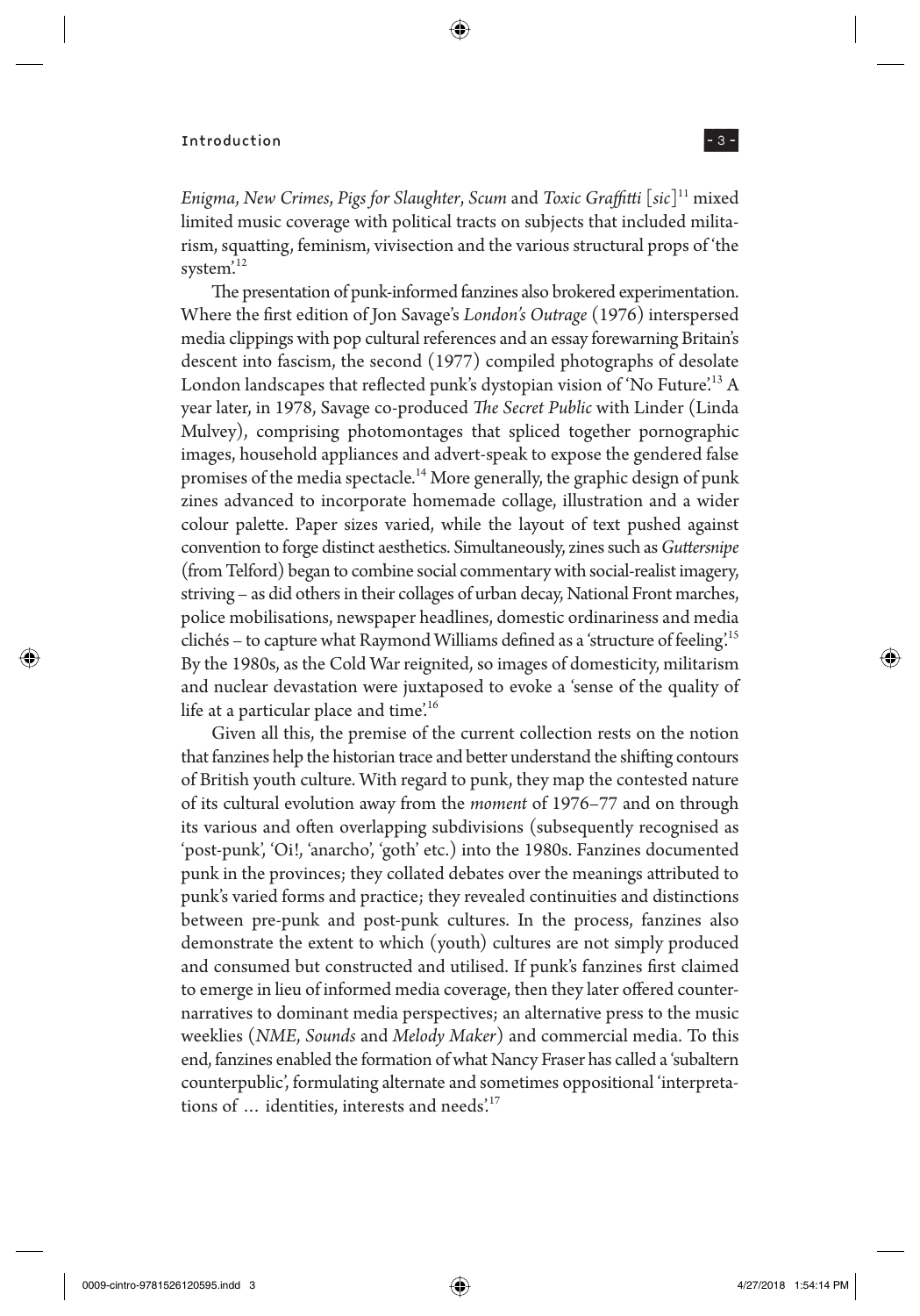-4- Ripped, torn and cut

 Punk fanzines were more than just pieces of paper: they staked a claim to cultural identity and autonomy. 'I don't wanna see the [Sex] Pistols, the Clash etc. turned into more AC/DCs and Doctors of Madness', Perry wrote in September 1976, referring to two bands then being fêted in the music press and peddled as the 'next big thing'. 'This "new wave" has got to take in everything, including posters, record-covers, stage presentation, the lot!'<sup>18</sup> Two months later he went further: 'I hope that with the new young music will come new writers who have got the right to vent their ideas and opinions … I used to enjoy reading about the Pistols, the Clash and the other bands in *Sounds* etc, but not anymore. [They] should stick to writing about the established artists. Leave our music to us, if anything needs to be written, us kids will do it  $\ldots$  <sup>'19</sup> Fanzines, then, became an integral part of punk's challenge; the literary and visual embodiment of 'do it yourself'. To recognise their importance is to recover cultures in the making, grass-roots complements to the pervasive simplicity of mediated narratives.

⊕

# Kid's stuff: writing about fanzines

The history of fanzines has been well told.<sup>20</sup> Their origin can be traced back to the home-made magazines produced by science fiction fans in the US and Britain from the 1930s; labours of love that enabled stories and critical commentaries to be shared among enthusiasts. Thereafter, non-commercial and non-professional publications emerged across a range of cultural spheres, from comics, sport and cinema to sexuality and religion. Not surprisingly, music provided – and continues to provide – a particularly fruitful site of fanzine activity, with publications concentrated on specific genres or artists dating back to at least the 1950s. To this extent, many of the early punk fanzines followed in a set tradition, providing celebratory coverage of the 'new wave' for the appreciation of like-minded 'fans'.

 And yet, the sheer number of punk-informed fanzines that appeared from 1976 to 1977 suggests they signalled more than a simple by-product of musical consumption.<sup>21</sup> Already, by the 1960s, the distinction between fanzines, countercultural publications (such as *Frendz* , *International Times* , *Oz* ) and samizdat-style pamphlets rooted in a longer radical tradition had become blurred. $^{22}$  In fact, these three points of connection were conjoined via Jamie Reid, whose artwork for the Sex Pistols used détourned media graphics and concepts cultivated during his time at Croydon Art School (with Malcolm McLaren and Helen Wallington-Lloyd) and disseminated through the Suburban Press he co-founded in 1970. The Sex Pistols' own fanzine, *Anarchy in the UK* (1976), displayed such a pedigree, featuring pictures of the band's early

↔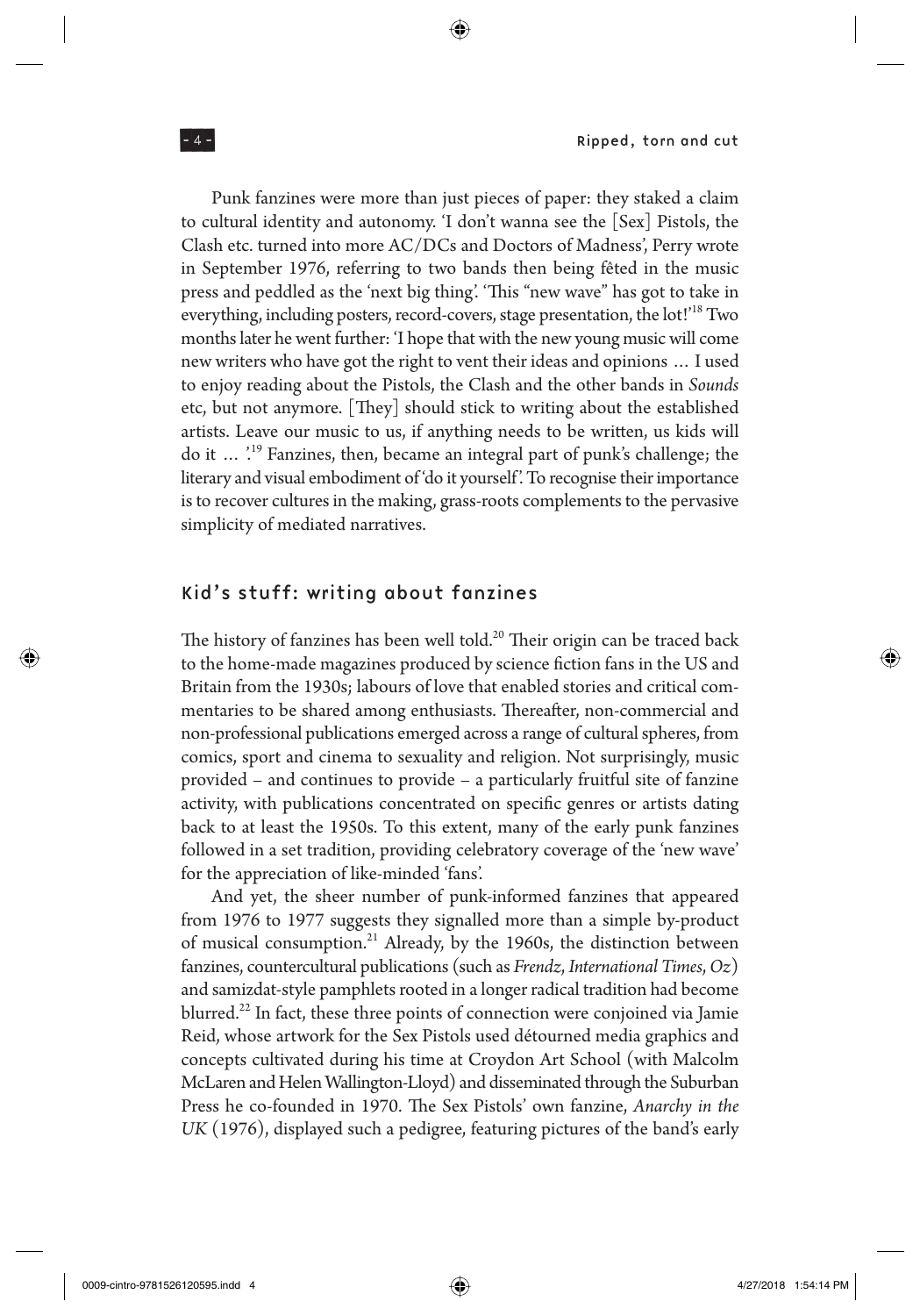coterie with politically charged skits that subscribed to one criterion: 'Does it threaten the status quo?'<sup>23</sup> Crass, too, issued the first of Gee Vaucher's three *International Anthem* zines in late 1977, juxtaposing artwork with collages, lyrics and extended essays by Penny Rimbaud that revealed the band's countercultural heritage. As a result, punk and its associated fanzines came imbued with a subversive aesthetic that helped tender broader political potential and provide space to debate and determine the wider implications of youth cultural politics.

⊕

This was recognised at the time. Just as Jon Savage extolled fanzines for providing a graphic complement to punk's musical and stylistic assault, so Tony Parsons insisted they represented 'the largest, nastiest, funniest and healthiest selection of alternative music press in the history of rock 'n' roll'.<sup>24</sup> Scholarly analyses of British punk fanzines also picked up on related themes. Teal Triggs, in particular, has done much to commend the graphic innovations of punk zines, demonstrating how their visual language formed an essential part of punk's cultural revolt and helped forge a unique aesthetic that has since been absorbed into conventional design.<sup>25</sup> More broadly, sociological accounts of British punk have - like Savage before them - noted how a fanzine's cut 'n' paste assemblage reflected the culture's early sartorial bricolage and sense of agency. Dick Hebdige, for example, pointed to the jumbled pagination, spelling mistakes and cheap production values of punk fanzines as an indication of their 'urgency and immediacy ... memos from the front line'.<sup>26</sup> Dave Laing, meanwhile, emphasized how the language and imagery used by fanzines helped define punk's boundaries within (and against) the music industry and society generally.<sup>27</sup> If the abiding legacy of punk was to provide a cultural process that transformed the passive observer into active participant, then fanzines deserve their place alongside the independent labels and self-released records that came in its wake.<sup>28</sup> For Steve Duncombe, whose *Notes from the Underground* (1997) provides the most extensive study of fanzine cultural politics, zines formed part of the 'long line of media for the misbegotten': amateur, noncommercial, counter-hegemonic.<sup>29</sup>

The *content* of British punk fanzines has warranted less attention. Beyond Matthew Worley's survey of their varied political approaches and Matt Grimes and Tim Wall's comparative study of early and contemporary anarcho zines, the focus has tended to be on the form rather than the substance of fanzine production. 30 Even the *Punk & Post-Punk* journal has to date published just two fanzine-related articles - Brett Lashua and Sara Cohen's mapping of Liverpool's post-punk 'musicscape' and Paula Guerra and Pedro Quintela's study of Portuguese punk zines – even though zines increasingly form part of the reservoir of resources drawn upon for the study of punk.<sup>31</sup> A notable exception to the rule is riot grrrl, a culture named after a fanzine and for which

↔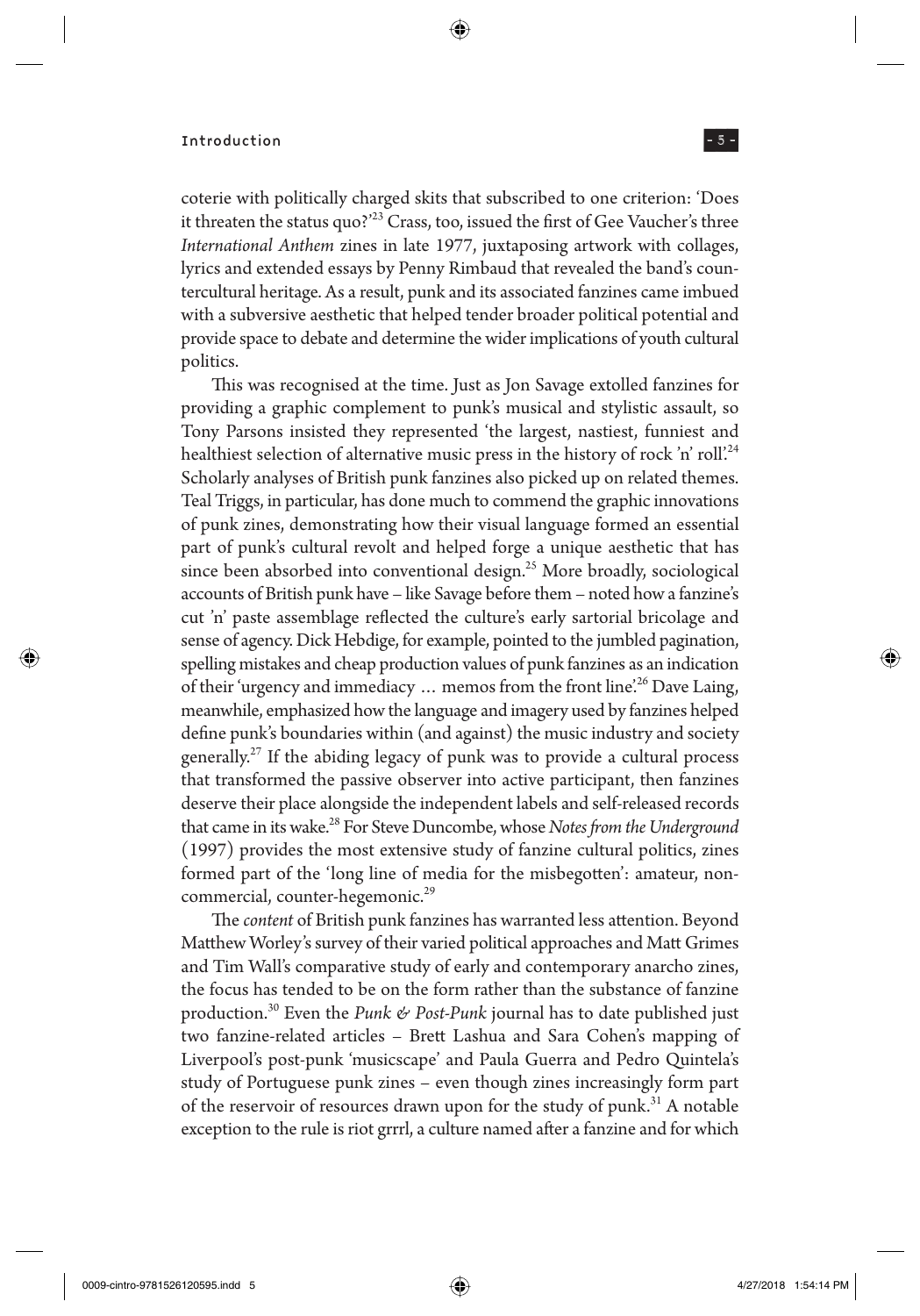-6- Ripped, torn and cut

zines proved integral to its development and dissemination.<sup>32</sup> Subsequently, fanzines have provided much of the core material for those seeking to trace the meanings and objectives of the 'revolution'. As a result, riot grrrl literature – both original and academic – has revealed the important role played by zines in terms of constructing cultural-political networks and providing space for personal empowerment.<sup>33</sup> Or, as Laura Cofield and Lucy Robinson have argued, fanzines forged communities and facilitated a discourse that 'built, reflected on and critiqued the possibilities of a feminist DIY community across geographical boundaries'.<sup>34</sup>

⊕

There is much to learn from this. More to the point, the collation of riot grrrl material – such as that housed at Fales Library in New York – is now complemented by a wider and growing number of catalogued zine collections, both archival and digital. Some of these, as in London's British Library or Victoria and Albert Museum, sit alongside prestigious national deposits. Others, such as the Manchester District Music Archive or Bristol Archive Records, are grass-roots digital resources compiling music, zines, memories and ephemera to map the specifics of place.<sup>35</sup> Taken all together, they provide researchers and anyone involved in a particular culture with a valuable historical record.<sup>36</sup> They also offer opportunity to facilitate collaborations between the two, enabling histories to be assembled and written in conjunction with those actively materialising their own experiences and expertise. It is in such a spirit that the current collection has been conceived – scholars, archivists and cultural practitioners combining towards *our* history rather than 'mine', 'yours' or 'theirs'.

# Protesting children minus the bondage: contents, rationale and limits

The book is divided into four Parts, with each one designed to provide distinct but overlapping insights into the politics and practice of punk-related fanzines. Part I, 'Going Underground', will reassert the fanzine's historical importance, recognising zines not simply as a historical resource but as historical writings in themselves. Firstly, Jess Baines, Tony Credland and Mark Pawson place punk's fanzines in the wider context of radical publishing, looking back to the 1960s counterculture in order to trace the practices, techniques and infrastructures that fed into and helped enable punk's fanzine culture. Thereafter, Lucy Robinson and Matthew Worley develop one of the book's core themes: the role of fanzines in constructing historical narratives and identities. For Robinson, fanzines offer far more than just a historical record; they serve also

↔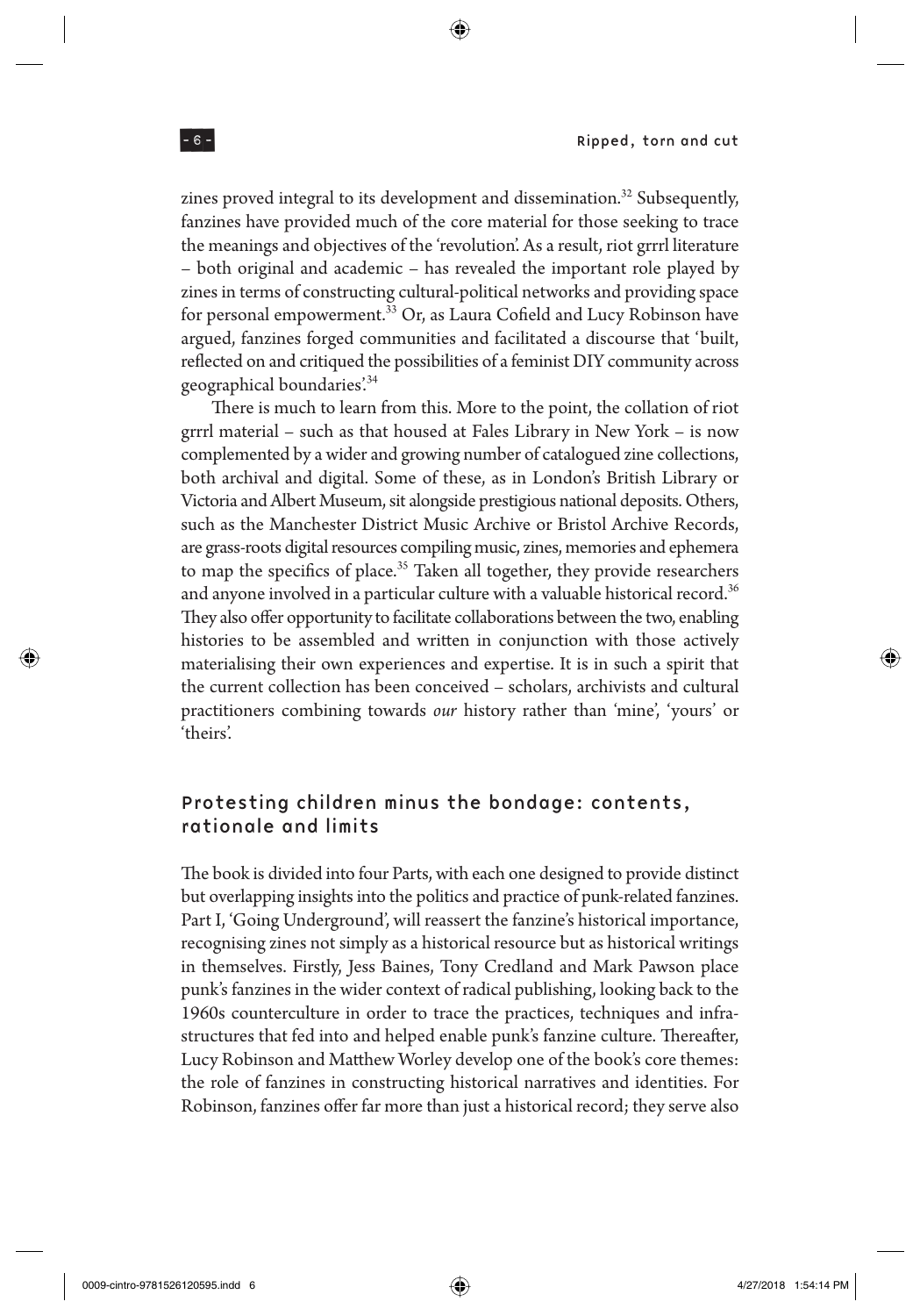to create and articulate competing cultural and historical canons. Worley, meanwhile, uses three case studies to examine how zines forge and offset the meanings associated with youth cultural practice. Where *JOLT* provides an example of a leftist claim for punk's possibilities, *Anathema* filters punk through an anarchist lens to make sense of its oppositionism. By contrast, *Hard as Nails* was a skinhead zine established, in part, to counter the prevailing media narrative of skins as racist neo-Nazis. Finally, Cazz Blase examines how zines can help make political sense of the youth cultures of which they were part. Concentrating on female fanzine writers, Blase considers why women were so well placed to sustain punk and post-punk's zine culture in the mid-1970s and after.

⊕

 Part II, 'Communiqués and Sellotape', focuses on the construction of cultural identity and cultural politics. Each of the five chapters picks up on a strand of punk's cultural evolution to explore how fanzines gave meaning to their respective practices and processes. David Wilkinson hones in on Manchester's vibrant post-punk milieu via the long-running *City Fun* (1978–84), tracing countercultural roots that fed into and thereby informed a discourse that one of the zine's writers, Liz Naylor, defined as being about 'how to recreate | Manchester | Claire Nally examines goth's long evolution through two zines integral to the culture's form and dissemination, one British (*Panache*) and one American ( *Propaganda* ). By so doing, Nally reveals the contested and continually evolving nature of youth cultural practice while also demonstrating how zines offered space to debate and construct the meanings ascribed to their particular form. Punk's anarchism is next discussed by Russ Bestley and Rebecca Binns, primarily in relation to the symbiotic relationship between the bands (especially Crass) and the wider anarcho-punk culture that emerged into the 1980s. In particular, Bestley and Binns consider the aesthetics of anarcho-punk, using fanzines to trace the visual conventions used to communicate values, ideas and political positions. Not dissimilarly, Benjamin Bland uncovers how fanzines became an integral part of the industrial culture that emerged parallel (and often overlapped) with punk from the mid-1970s. Often drawn from avant garde performance art and cultural theories designed to challenge, deconstruct and demystify the forces of 'control' (media, government, religion, language, ritual) that shape 'reality', industrial bands such as Throbbing Gristle and zines such as *Stabmental* committed to recovering lost knowledge and disseminating information. Lastly in this section, Pete Dale returns to punk's DIY ethos to demonstrate how such values continued to inform the development of 'indie pop' through the 1980s. Even as the sound, content and aesthetic of 'indie' moved away from the iconoclasm of punk's initial revolt, so its position as a perceived alternative to the corporately owned

↔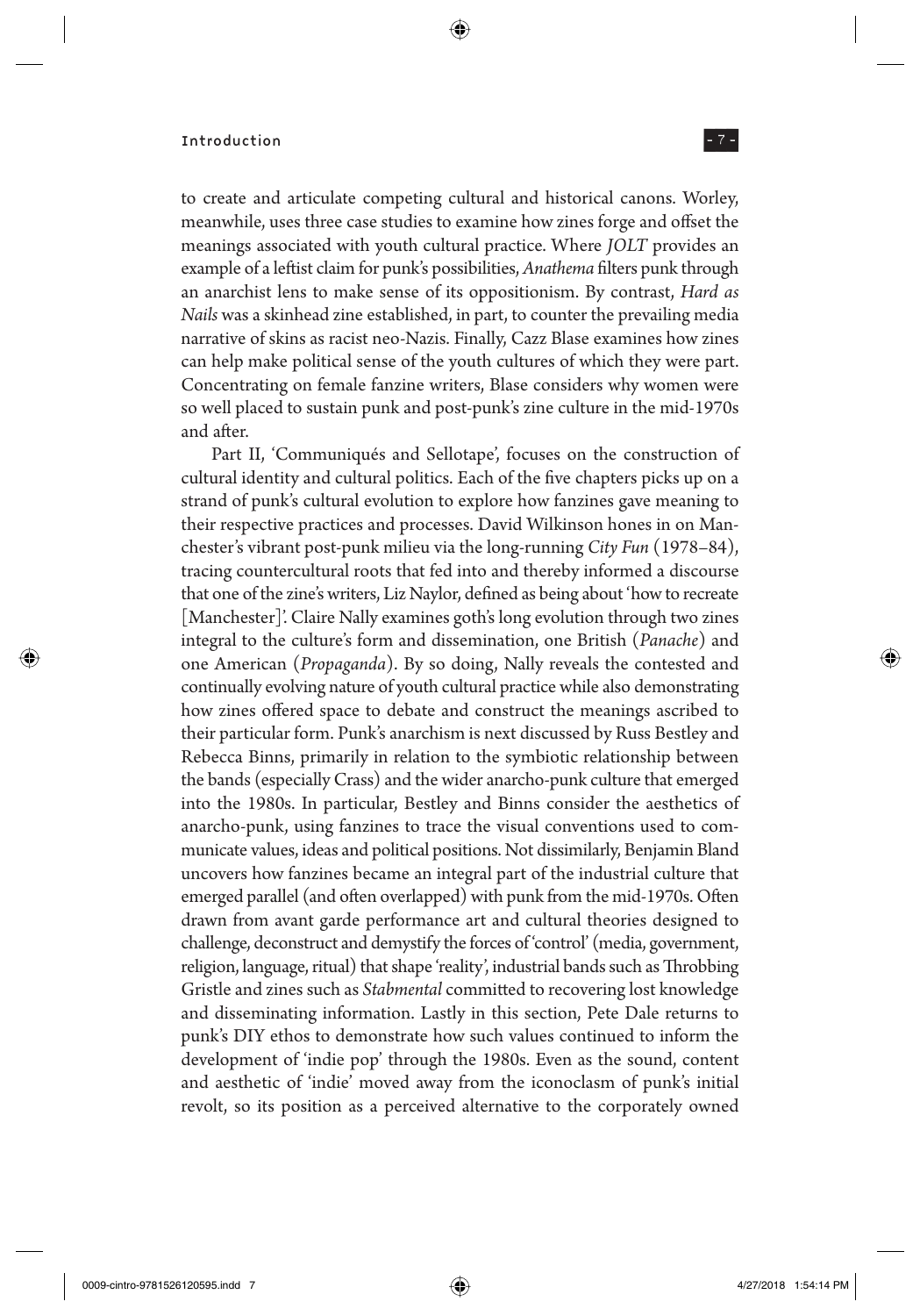media and music establishment remained and was sustained within a zine culture aware of its punk roots.

⊕

In Part III, 'Memos from the Frontline', those who helped forge punk's and post-punk's fanzine culture are invited to reflect back on their experiences and motivations. As noted earlier in the Introduction, *Vague* passed through a major transformation over the 1980s, from a punk zine to a countercultural, psychogeographical annual. Tom Vague here explains such an evolution, reaffirming his commitment to punk's DIY principles while tracing a hidden history of the 1970s and 1980s. By contrast, Mike Diboll's *Toxic Grafity* chartered a personal journey of political discovery. Suitably, therefore, such reflexivity continues through Diboll's chapter, musing on how the ideas and experiences that shaped *Toxic Grafity* were rekindled later in life. Both Vague and Diboll make connections between punk and the pre-existing counterculture. For Nicholas Bullen, however, punk initially appeared as the proverbial 'year zero', with fanzines providing him the means to find like minds and experiment with ideas. By the time he had left school, Bullen had produced and co-produced a number of fanzines, formulating an aesthetic that he transferred to the musical onslaught of Napalm Death. As for Richard Cabut, his fanzine – *Kick* (1979–82) – proved integral to developing a 'positive punk' based on a premise of 'individuality, creativity, rebellion'.<sup>37</sup> In time, such ideas fed into what became 'goth'. Here, however, Cabut explains why such a conception of punk seemed necessary in the context of the early 1980s. Finally, Clare Wadd reflects on punk's influence on an 'indie culture' that held fast to notions of doing it yourself. Wadd's own fanzine (*Kvatch*) covered the gamut of mid-1980s postpunk culture, providing a 'way in' to the local scene and informing the modus operandi that later helped forge Sarah Records.

The objective of these five chapters is to maintain a dialogue between scholars and practitioners, to cross the lines and develop a history that transcends any divide between practice, experience and interpretation. As with the more analytical chapters, the contributions of Vague, Diboll *et al.* should be read in conjunction with each other: part of a historical mosaic designed to bring clarity of understanding from a range of experiences and contexts.

 Lastly, Part IV – 'Global Communications' – looks beyond the UK to consider zine cultures in the USA, Germany and the Netherlands. S. Alexander Reed examines the influence and development of *RE/Search* from San Francisco, a publication that branded itself a subcultural archive and reference guide. As with Britain's *Vague* and *Rapid Eye Movement*, the zine evolved into a compendium, casting its founders V. Vale and Andrea Juno as subcultural archivists, recording and collating hidden cultures and alternative practices in ways that

 $\langle \spadesuit \rangle$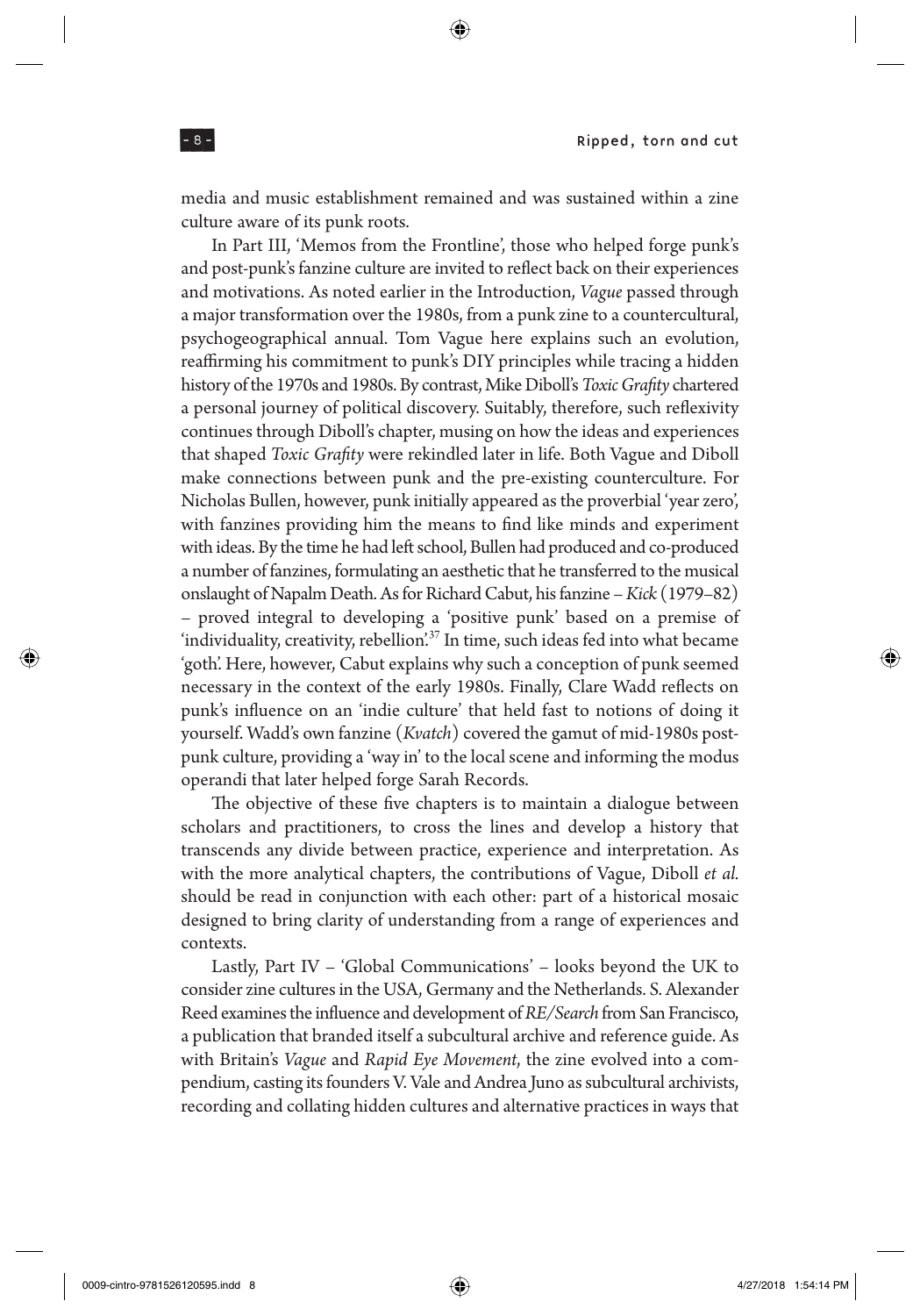legitimised and informed participants while simultaneously documenting a subterranean history. By contrast, Kirsty Lohman and Karl Siebengartner concentrate on Europe. Where Lohman uses *Raket*, produced in Rotterdam between 1979 and 1980, to expose the contested nature of punk's cultural politics, Siebengartner demonstrates the extent to which Munich's fanzines were integral to the formation of punk identities and the maintenance of local punk scenes. To finish, Laura Cofield moves us forward to riot grrrl, delving into the Fales Library collection to examine how the movement's fanzines negotiated and challenged issues of body politics in a way that collapsed boundaries between the personal and political. Beyond the music, the word and the practice was essential, allowing zines to provide a perfect medium for criticism, self-examination, self-expression and communication.

⊕

Taken all together, and in keeping with the Subcultures Network's aim to broker cross-disciplinary discussion, the chapters included here bring varied perspectives to the practice, process and politics of punk-related fanzines. There are limitations: questions of class and race are but touched upon and warrant far greater attention. Part IV, 'Global Communications', is but the proverbial tip of the iceberg. Non-punk scenes also generated fanzines of equal and distinct interest. But despite this, and although a historical outlook predominates, the book hopes to provide context for a wider zine culture that continues to be vibrant and transnational.<sup>38</sup> The aim is to reveal the value of cultural agency and to demonstrate how youth cultures provide space for formative political expression. While scholars have long discussed what youth cultures signify or suggest from the outside, fanzines allow us to discover cultural meanings engendered from within. Historians, in particular, have not yet shown willing to tap into such a valuable resource. In the spirit of our subject, therefore, we decided to do it ourselves.

#### Notes

 $\langle \spadesuit \rangle$ 

- 1 *Sniffin' Glue*, 1 (1976).
- 2 Matthew Worley, 'Punk, Politics and British (Fan)zines, 1976–84: "While the world was dying, did you wonder why?"', *History Workshop Journal* , 79:1 (2015), 76–106.
- 3 Jon Savage, 'Diary entry', 8 December 1976, *England ' s Dreaming: Sex Pistols and Punk Rock* (London: Faber & Faber, 1991), pp. 279–80.
- 4 *48 Th rills* was produced by Adrian Th rills, *Bondage* by Shane McGowan, *Shy Talk* by Steve Burke, *Gun Rubber* by Paul Bower and Adi Newton.
- 5 In *Gun Rubber*, 5 (1977), p. 20, Rat Scabies of The Damned called London's Rock *On* the 'W.H. Smith of punk rock'. Some zines were given away free, but most sold at a low cost of between 5p and 50p.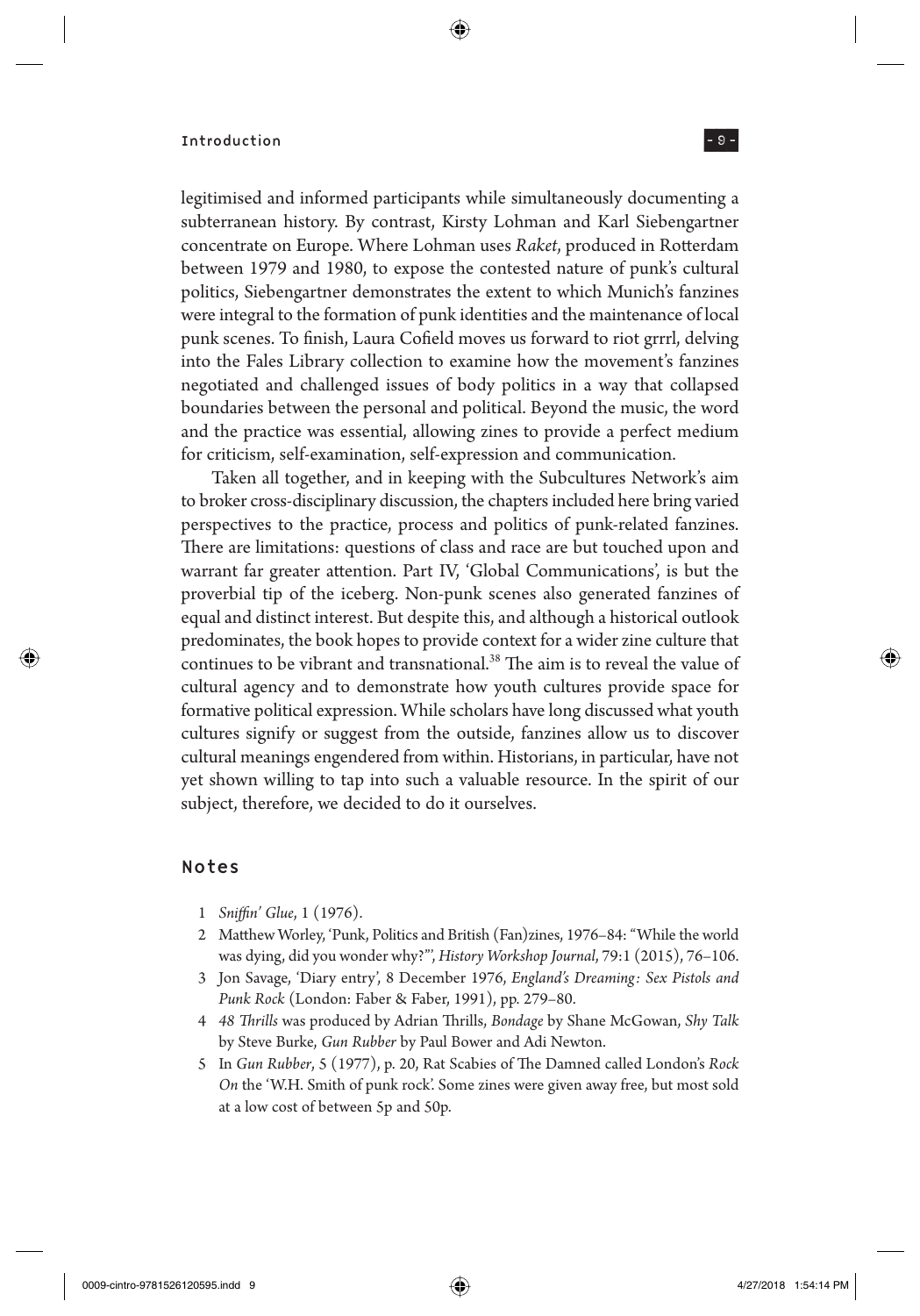# -10- Ripped, torn and cut

- 6 For extracts, see Tom Vague, *Th e Great British Mistake: Vague, 1977–92* (Edinburgh: AK Press, 1994).
- 7 See Simon Dwyer (ed.), *Rapid Eye* , vols 1–2 (London: Annihilation Press, 1989–92). A third volume was published by Creation Books in 1995.
- 8 *Th e Eklektik* , 2 (1982); *Adventures in Reality* , G (1981); *White Stuff* , 4 and 6 (1977). These were produced, respectively, by Andy Palmer, Alan Rider and Sandy Robertson.
- 9 Some poetry zines included *Another Day Another Word* (Mick Turpinl), *Blaze* ( Janine Booth), *Cool Notes* (Richard Edwards), *Molotov Comics* (Steven Wells), *Stand Up*  and Spit (Tim Wells) and *Tirana Thrash* (John Baine).
- 10 For Crass, see Richard Cross, 'The Hippies Now Wear Black: Crass and the Anarcho-Punk Movement, 1977–84', *Socialist History*, 26 (2004), 25–44; George Berger, *The Story of Crass (London: Omnibus, 2006).*
- 11 The spelling of 'graffiti' changed with each issue e.g. Graffitti, Grafitty, Grafity and Graffity.
- 12 Those zines listed were produced by Russell Dunbar, Lee Gibson, Rob Challice, Graham Burnett, Ian Rawes, Andy Martin and Mike Diboll.
- 13 *London's Outrage*, 1 and 2 (1976–77).
- 14 *The Secret Public*, 1 (1978).
- 15 Raymond Williams, *The Long Revolution* (London: Pelican, 1961); *Marxism and Literature* (Oxford: Oxford University Press, 1977); *Guttersnipe*, 1–7 (1978–79) and 2:1 (1980). A BBC *Open Door* documentary was broadcast about the fanzine in 1980.
- 16 Williams, *The Long Revolution*, pp. 63-5.
- 17 Nancy Fraser, 'Rethinking the Public Sphere: A Contribution to the Critique of Actually Existing Democracy', *Social Text*, 25-6 (1990), 56-80.
- 18 *Sniffin' Glue*, 3½, 1976, p. 4.
- 19 *Sniffin' Glue*, 5, 1976, p. 2.
- 20 Teal Triggs, *Fanzines* (London: Thames & Hudson, 2010), p. 18; Stephen Duncombe, *Notes from the Underground: Zines and the Politics of Alternative Culture* (Bloomington, IN: Microcosm Publishing, 2008 edn), pp. 15–17; Roger Sabin and Teal Triggs (eds), *Below Critical Radar: Fanzines and Alternative Comics from 1976 to Now* (Hove: Slab-O-Concrete, 2000); Chris Atton, *Alternative Media* (London: Sage, 2002); Fredric Wertham, *The World of Fanzines* (Carbondale, IL: Southern Illinois Press, 1973).
- 21 This is not to suggest punk-related fanzines were the *only* zines to reflect this. Such an observation could be made in relation to fanzines across a range of subject areas and timescales.
- 22 Nigel Fountain, Underground London's Alternative Press, 1966-74 (London: Comedia, 1988); Jeff Nuttall, *Bomb Culture* (London: Paladin, [1968] 1970); Peter Stansill and David Zane Mairowitz (eds), *BAMN (By Any Means Necessary): Outlaw Manifestos and Ephemera, 1965–70* (London: Penguin, 1971).
- 23 Anarchy in the UK, 1, 1976.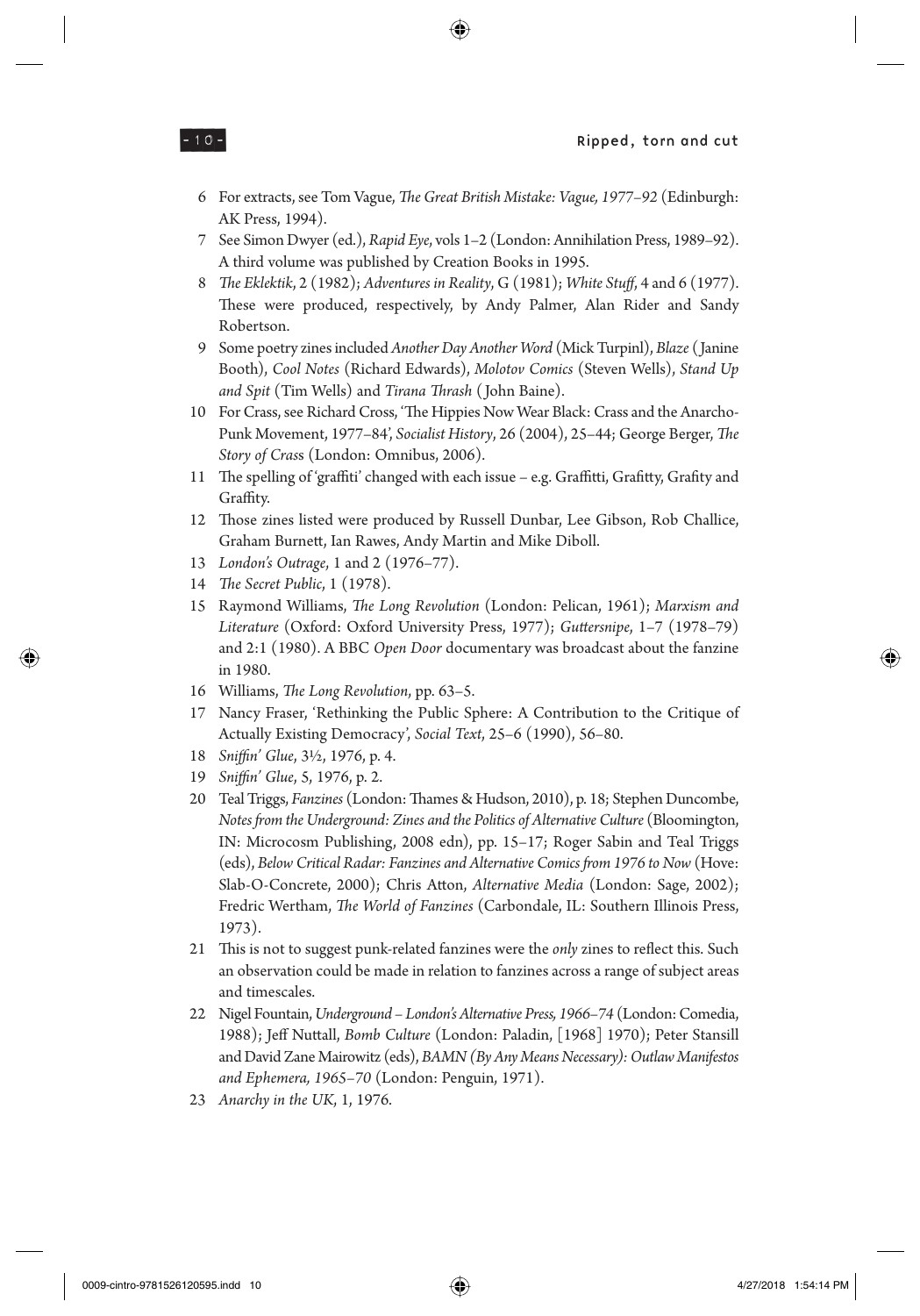#### Introduction and the contract of the contract of the contract of the contract of the contract of the contract of the contract of the contract of the contract of the contract of the contract of the contract of the contract

- 24 Jon Savage, 'Every Home Should Print One', *Sounds* , 10 September 1977, pp. 26–7; Tony Parsons, 'Glue Scribe Speaks Out', *NME*, 12 February 1977, p. 12. Parsons' early support for fanzines was short-lived, see Julie Burchill and Tony Parsons, *The* Boy Looked at Johnny: The Obituary of Rock 'n' Roll (London: Faber & Faber, 1987 edn), pp. 36–7.
- 25 Triggs, *Fanzines* , pp. 16–17; 'Alphabet Soup: Reading British Fanzines', *Visible Language* , 29:1 (1995), 72–87; 'Scissors and Glue: Punk Fanzines and the Creation of a DIY Aesthetic', *Journal of Design History* , 19:1 (2006), 69–83. See also Tricia Henry, 'Punk and Avant Garde Art', *Journal of Popular Culture*, 17:4 (1984), 30-6; Russ Bestley and Alex Ogg, *The Art of Punk* (London: Omnibus Press, 2012); Johan Kugelberg and Jon Savage (eds), *Punk: An Aesthetic* (New York: Rizzoli, 2012); Jon Savage, Punk 45: Original Punk Rock Singles Cover Art (London: Soul Jazz, 2013).
- 26 Dick Hebdige, *Subcultures: The Meaning of Style* (London: Routledge, 2007 edn), pp. 111–12.
- 27 Dave Laing, *One Chord Wonders: Power and Meaning in Punk Rock* (Milton Keynes: Open University Press, 1985), pp. 14–15.
- 28 David Hesmondhalgh, 'Post-Punk's Attempt to Democratise the Music Industry: The Success and Failure of Rough Trade', *Popular Music*, 16:3 (1998), 25-74; Alex Ogg, Independent Days: The Story of UK Independent Record Labels (London: Cherry Red, 2009).
- 29 Duncombe, *Notes From the Underground*, pp. 6-21.
- 30 Worley, 'Punk, Politics and British (Fan)zines', 76–106; Matt Grimes and Tim Wall, 'Punk Zines: Symbols of Defiance From the Print to the Digital Age', in Subcultures Network (ed.), *Fight Back: Punk, Politics and Resistance* (Manchester: Manchester University Press, 2015), pp. 287–303.
- 31 Brett Lashua and Sara Cohen, '"A Fanzine of Record': Merseysound and Mapping Liverpool's Post-Punk Popular Musicscapes', *Punk & Post-Punk*, 1:1 (2012), 87-104; Paula Guerra and Pedro Quintela, 'Spreading the Message! Fanzines and the Punk Scene in Portugal', *Punk & Post-Punk* , 3:3 (2014), 203–24.
- 32 Lisa Darm (ed.), *The Riot Grrrl Collection* (New York: City University of New York, 2013).
- 33 Jessica Rosenberg and Gitana Garofalo, 'Riot Grrrl: Revolutions From Within', *Signs: Journal of Women in Culture and Society* , 23:3 (1998), 809–41; Ellen Riordan, 'Commodified Agents and Empowered Girls: Consuming and Producing Feminism', *Journal of Communication Inquiry* , 25:3 (2001), 279–97; Anita Harris, 'gURL Scenes and Grrrl Zines: The Regulation and Resistance of Girls in Late Modernity', *Identities*, 75 (2003), 38–56; Jennifer Sinor, 'Another Form of Crying: Girl Zines as Life Writing', Prose Studies: History, Theory, Criticism, 26:1 (2003), 240-64; Feona Attwood, 'Sluts and Riot Grrrls: Female Identity and Sexual Agency', *Journal of Gender Studies* , 16:3 (2007), 233-47; Sara Marcus, *Girls to the Front: The True Story of the Riot Grrrl Revolution* (London: Harper Perennial, 2010); Kevin Dunn and May Summer Farnsworth, '"We are the Revolution": Riot Grrrl Press Girl Empowerment and DIY Self-Publishing', *Women's Studies* 41:2 (2012), 136–57; Mimi Thi Nguyen,

⊕